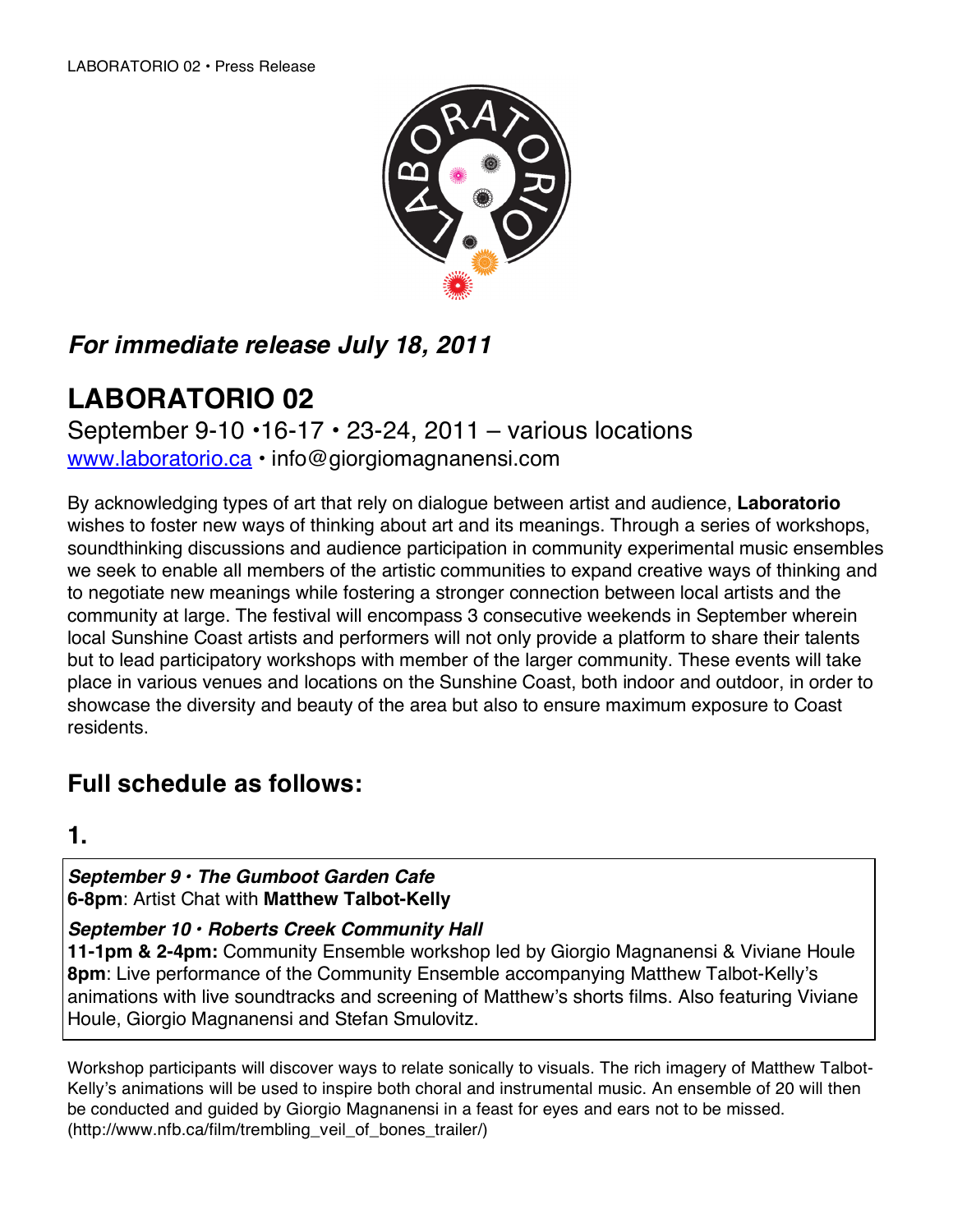#### LABORATORIO 02 • Press Release

**Matthew Talbot-Kelly** was born in Dublin, Ireland and raised in Toronto, Canada. Matthew has been creating and illustrating stories since he was a young lad. After graduating with an architecture degree in 1990, Matthew's interest in spatial and temporal movement evolved into a fascination with film animation. Since 1996, Matthew has worked internationally as a director, animator, digital artist, and designer. His animated short *Blind Man*'*s Eye* had its world premiere in the 2007 Venice Film Festival and screened all over the world. His new animated short *The Trembling Veil of Bones* premiered at the 2010 Palm Springs International Shortfest and began its festival circuit in June 2010.

## **2.**

### *September 16 • Laboratorio, 2330 Lower Road*

**4-7pm**: Artist Chat and Sound Walk with **Hildegard Westerkamp** in preparation of Geoffrey Smedley studio visit on Gambier Island on September 17.

#### *September 17 • Geoffrey Smedley Studio, Gambier Island*

**10-4pm: Geoffrey Smedley** hosts a studio visit and discussion on his works and the poetic inspiration behind his most recent skinetic sculptures facilitated by Hildegard Westerkamp.

*Inspired by the artistic world of Geoffrey Smedley, these events will provide an opportunity to define how music and sound consist in noise itself, or rather, in the tensions between noises. Through a soundwalk and a workshop with sculptor Geoffrey Smedley, the participants will be offered the possibility to consider all forms of sound, from white noise to Beethoven as raw materials; as such they need no longer be tempered or tonal in any preconceived manner.*  **Participation to the studio visit is limited to a max of 20 people.**

A native of London, England, sculptor **Geoffrey Smedley** studied at the Slade School of Fine Art, at the University College of London. He currently lives and works on Gambier Island, in British Columbia. He first came to Canada as a visiting artist at Queen's University in 1977. He taught at the University of British Columbia from 1978 to 1992. Geoffrey Smedley's sculpture has been exhibited at more than sixty galleries in Canada, the United Kingdom and the United States, including seven solo shows. His works can be found in various public collections, including The Arts Council of Great Britain, Victoria and Albert Museum, the Vancouver Art Gallery and the Canadian Centre for Architecture.

**Hildegard Westerkamp** was born in Osnabrück, Germany in 1946 and emigrated to Canada in 1968. After completing her music studies in the early seventies Westerkamp joined the World Soundscape Project under the direction of Canadian composer R. Murray Schafer at Simon Fraser University (SFU) in Vancouver. Her involvement with this project not only activated deep concerns about noise and the general state of the acoustic environment in her, but it also changed her ways of thinking about music, listening and soundmaking. Her ears were drawn to the acoustic environment as another cultural context or place for intense listening. She has taught courses in acoustic communication at the University of Simon Fraser (1981-91) in Vancouver (BC) and holds conferences and workshops on the soundscape around the world. She is a founder member of the World Forum for Acoustic Ecology (WFAE, 1993) and was editor of Soundscape Bulletin between 1991 and 1995. She is now a component of the Editorial Board of the Journal of Soundscape - The Journal of Acoustic Ecology, published by the WFAE to which the association FKL (Forum Klanglandschaft) is associated.